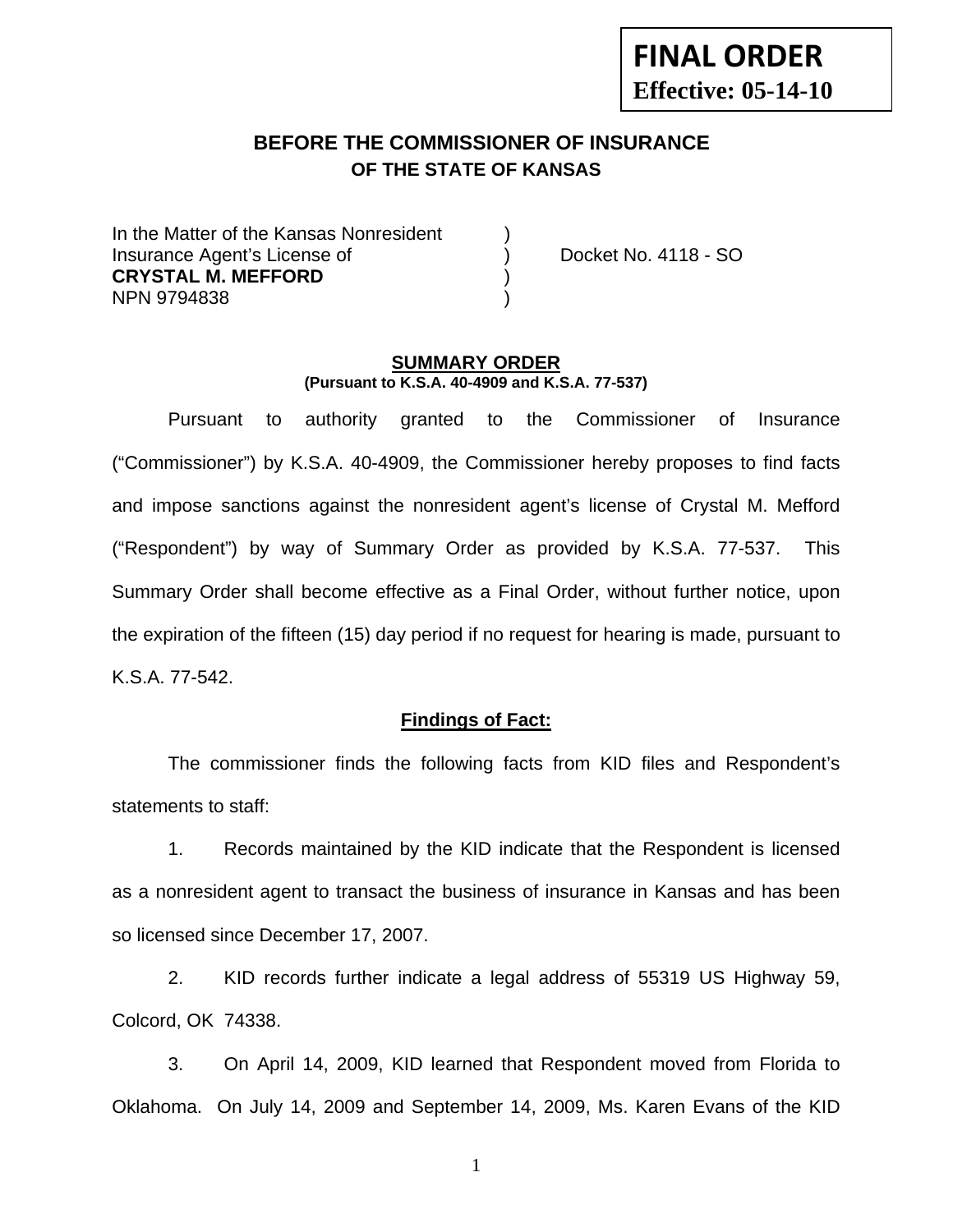Producer Division wrote electronic mail messages requesting the Respondent notify KID that she has become an Oklahoma resident agent and cancelling her Florida license.

 4. Mr. Dave McKee, Director of the KID Producer's Division wrote to Respondent on October 22, 2009 asking Respondent to show proof of a Oklahoma resident license. Respondent has failed to respond to the inquiries to KID.

 5. On March 16, 2010, the undersigned Staff Attorney wrote to Respondent about the above averments. The letter was not returned and Respondent has not replied to the inquiry.

## **Applicable Law**

6. K.S.A. 40-4909(a) provides, in relevant part:

"The commissioner may deny, suspend, revoke or refuse renewal of any license issued under this act if the commissioner finds that the applicant or license holder has:

(2) Violated:

 (A) Any provision of chapter 40 of the Kansas Statutes Annotated, and amendments thereto, or any rule and regulation promulgated hereunder ."

 7. The Commissioner may revoke any license issued under the Insurance Agents Licensing Act if the Commissioner finds that the interests of the insurer or the insurable interests of the public are not properly served under such license. K.S.A. 40- 4909(b).

 8. K.S.A. 40-4906(c)(1) requires a producer must provide certification from a new resident state.

 9. K.S.A. 40-2,125(b) requires a producer to respond to any proper inquiry of the Commissioner.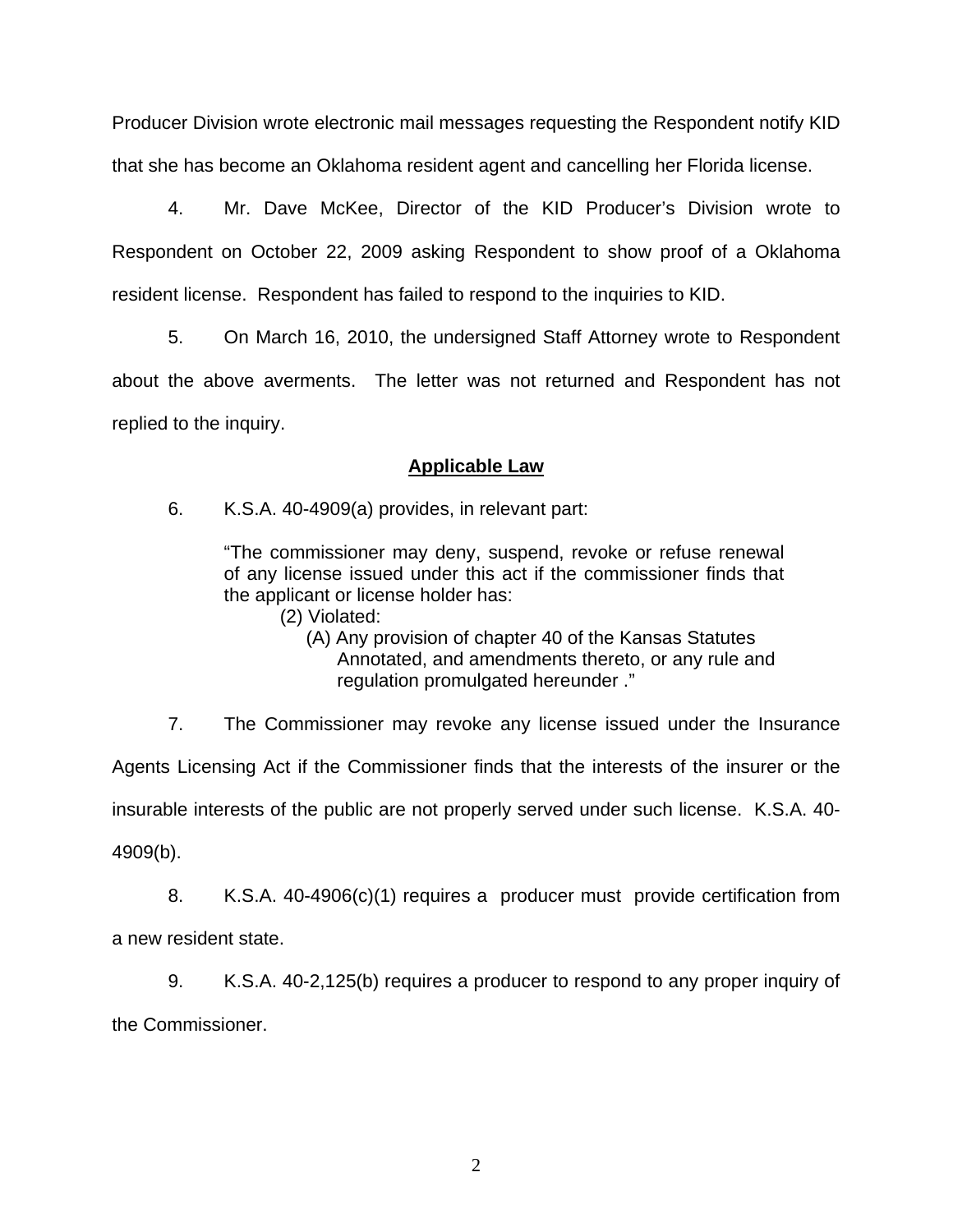#### **Conclusions of Law**

 10. The Commissioner has jurisdiction over Respondent as well as the subject matter of this proceeding, and such proceeding is held in the public interest.

The Commissioner finds, based on the facts contained in paragraphs 3 and 4, that Respondent has demonstrated incompetence, untrustworthiness, or financial irresponsibility in the conduct of business.

 11. Based on the Respondent's failure to respond to numerous inquiries as to Respondent's resident certification, the Commissioner concludes that sufficient grounds exist for the revocation of Respondent's insurance agent's license pursuant to K.S.A. 40-4909(b) because such license is not properly serving the interests of the insurer and the insurable interests of the public.

 12. Based on the facts and circumstances set forth herein, it appears that the use of summary proceedings in this matter is appropriate, in accordance with the provisions set forth in K.S.A. 77-537(a), in that the use of summary proceedings does not violate any provision of the law and the protection of the public interest does not require the KID to give notice and opportunity to participate to persons other than Crystal M. Mefford.

**IT IS THEREFORE ORDERED BY THE COMMISSIONER OF INSURANCE THAT** the Kansas nonresident insurance agent's license of Crystal M. Mefford is hereby **REVOKED. It is further ordered,** that Crystal M. Mefford shall **CEASE and DESIST** from the sale, solicitation, or negotiation of insurance and/or receiving compensation deriving from the sale, solicitation, or negotiation of insurance conducted after the effective date of this order.

3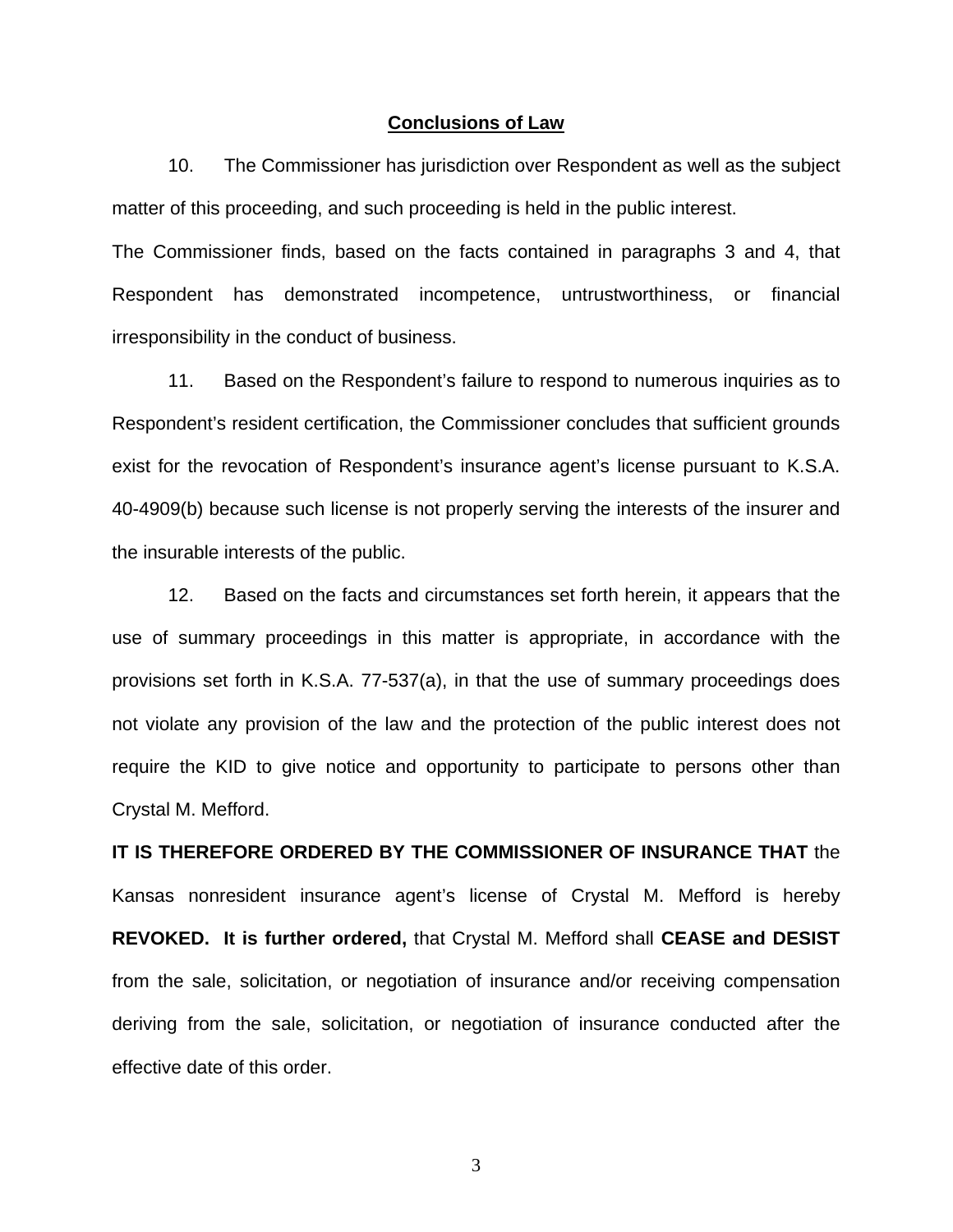### **NOTICE OF RIGHTS**

(Pursuant to K.S.A. 77-542)

Crystal M. Mefford is entitled to a hearing pursuant to K.S.A. 77-537 and K.S.A. 77-542, the Kansas Administrative Procedure Act. If Respondent desires a hearing, she must file a written request for a hearing with:

 John W. Campbell, General Counsel Kansas Insurance Department 420 S.W. 9<sup>th</sup> Street Topeka, Kansas 66612

This request must be filed within fifteen (15) days from the date of service of this Order. If Respondent requests a hearing, the Kansas Insurance Department will notify her of the time and place of the hearing and information on procedures, right of representation, and other rights of parties relating to the conduct of the hearing, before commencement of the same.

If a hearing is not requested in the time and manner stated above, this Summary Order shall become effective as a Final Order upon the expiration of time for requesting a hearing, pursuant to K.S.A. 77-613. In the event Respondent files a Petition for Judicial Review, pursuant to K.S.A. §77-613(e), the agency officer to be served on behalf of the Kansas Insurance Department is:

 John W. Campbell, General Counsel Kansas Insurance Department 420 S.W.  $9<sup>th</sup>$  Street Topeka, Kansas 66612